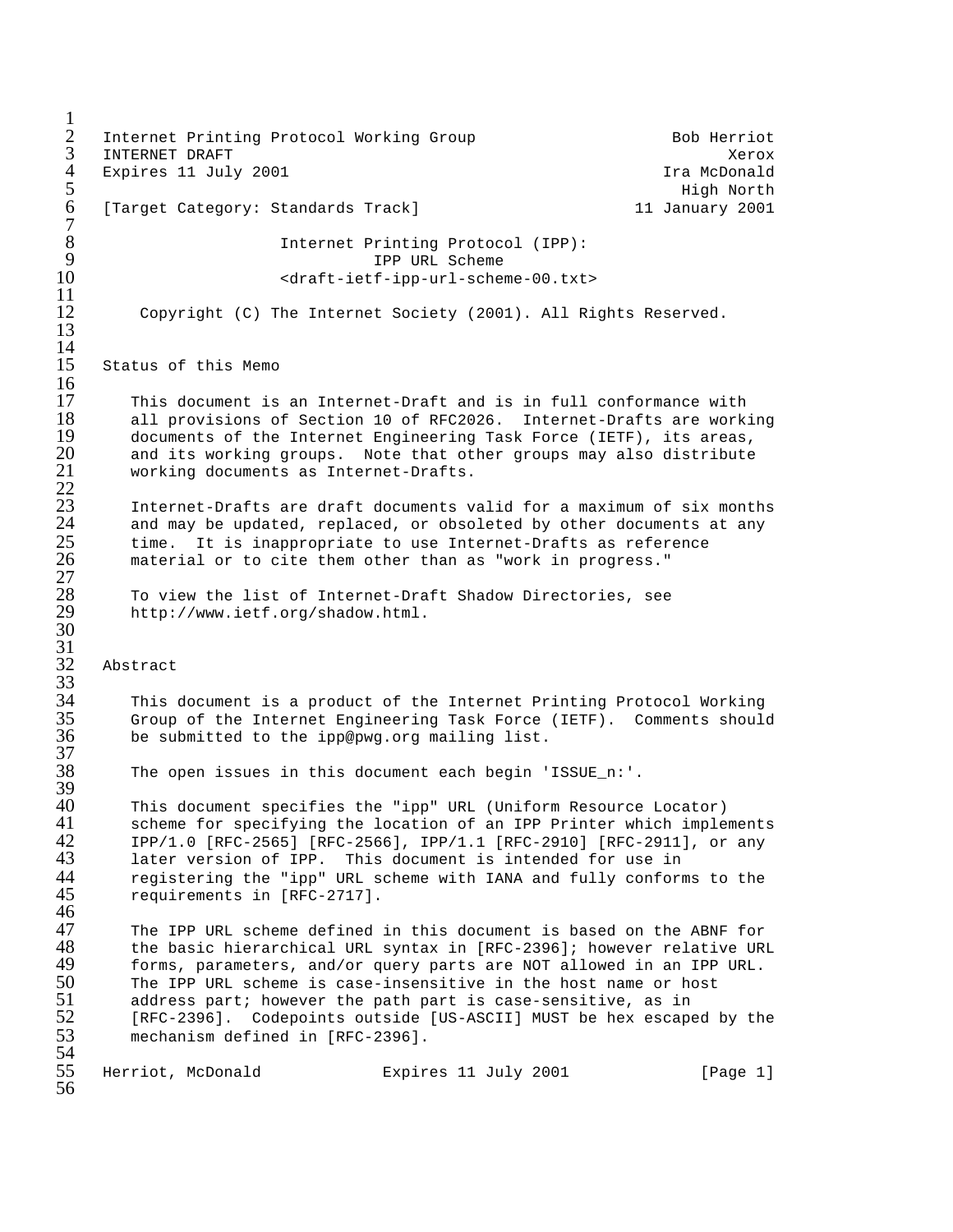| 57<br>Internet Draft<br>IPP URL Scheme<br>11 January 2001<br>58<br>59<br>Table of Contents<br>60<br>61<br>1.<br>62<br>2.<br>63<br>2.1.<br>Conformance Terminology<br>64<br>2.2.<br>65<br>IPP Model for Printers and Jobs<br>3.<br>66<br>4.<br>67<br>IPP URL Scheme Applicability and Intended Usage<br>4.1.<br>68<br>4.2.<br>IPP URL Scheme Associated IPP Port<br>69<br>4.3.<br>IPP URL Scheme Associated MIME Type<br>70<br>4.4.<br>IPP URL Scheme Syntax in ABNF<br>71<br>IPP URL Scheme Character Encoding<br>4.5.<br>72<br>5.<br>73<br>Conformance Requirements for IPP Clients<br>5.1.<br>74<br>5.2.<br>Conformance Requirements for IPP Printers<br>75<br>б.<br>76<br>Internationalization Considerations<br>7.<br>77<br>8.<br>78<br>9.<br>79<br>10.<br>80<br>11.<br>81<br>12.<br>Appendix A - Registration of IPP Port<br>82<br>13.<br>Appendix B - Registration of MIME "application/ipp"<br>83<br>Appendix C - Change History<br>14.<br>84<br>15.<br>Full Copyright Statement<br>85<br>86<br>87<br>88<br>89<br>90<br>91<br>92<br>93<br>94<br>95<br>96<br>97<br>98<br>99<br>100<br>101<br>102<br>103<br>104<br>105<br>106<br>107<br>108<br>109<br>110<br>111<br>Herriot, McDonald<br>Expires 11 July 2001<br>[Page 2]<br>112 | 56 |  |  |                                                                                                                                                                                                                        |
|---------------------------------------------------------------------------------------------------------------------------------------------------------------------------------------------------------------------------------------------------------------------------------------------------------------------------------------------------------------------------------------------------------------------------------------------------------------------------------------------------------------------------------------------------------------------------------------------------------------------------------------------------------------------------------------------------------------------------------------------------------------------------------------------------------------------------------------------------------------------------------------------------------------------------------------------------------------------------------------------------------------------------------------------------------------------------------------------------------------------------------------------------------------------------------------------------------------------------------------|----|--|--|------------------------------------------------------------------------------------------------------------------------------------------------------------------------------------------------------------------------|
|                                                                                                                                                                                                                                                                                                                                                                                                                                                                                                                                                                                                                                                                                                                                                                                                                                                                                                                                                                                                                                                                                                                                                                                                                                       |    |  |  |                                                                                                                                                                                                                        |
|                                                                                                                                                                                                                                                                                                                                                                                                                                                                                                                                                                                                                                                                                                                                                                                                                                                                                                                                                                                                                                                                                                                                                                                                                                       |    |  |  |                                                                                                                                                                                                                        |
|                                                                                                                                                                                                                                                                                                                                                                                                                                                                                                                                                                                                                                                                                                                                                                                                                                                                                                                                                                                                                                                                                                                                                                                                                                       |    |  |  | 3<br>$\overline{4}$<br>$\overline{4}$<br>$\overline{4}$<br>$\overline{4}$<br>5<br>5<br>5<br>5<br>$\epsilon$<br>$\sqrt{ }$<br>8<br>$\,8\,$<br>$\, 8$<br>$\mathsf 9$<br>9<br>9<br>10<br>11<br>12<br>13<br>13<br>15<br>15 |
|                                                                                                                                                                                                                                                                                                                                                                                                                                                                                                                                                                                                                                                                                                                                                                                                                                                                                                                                                                                                                                                                                                                                                                                                                                       |    |  |  |                                                                                                                                                                                                                        |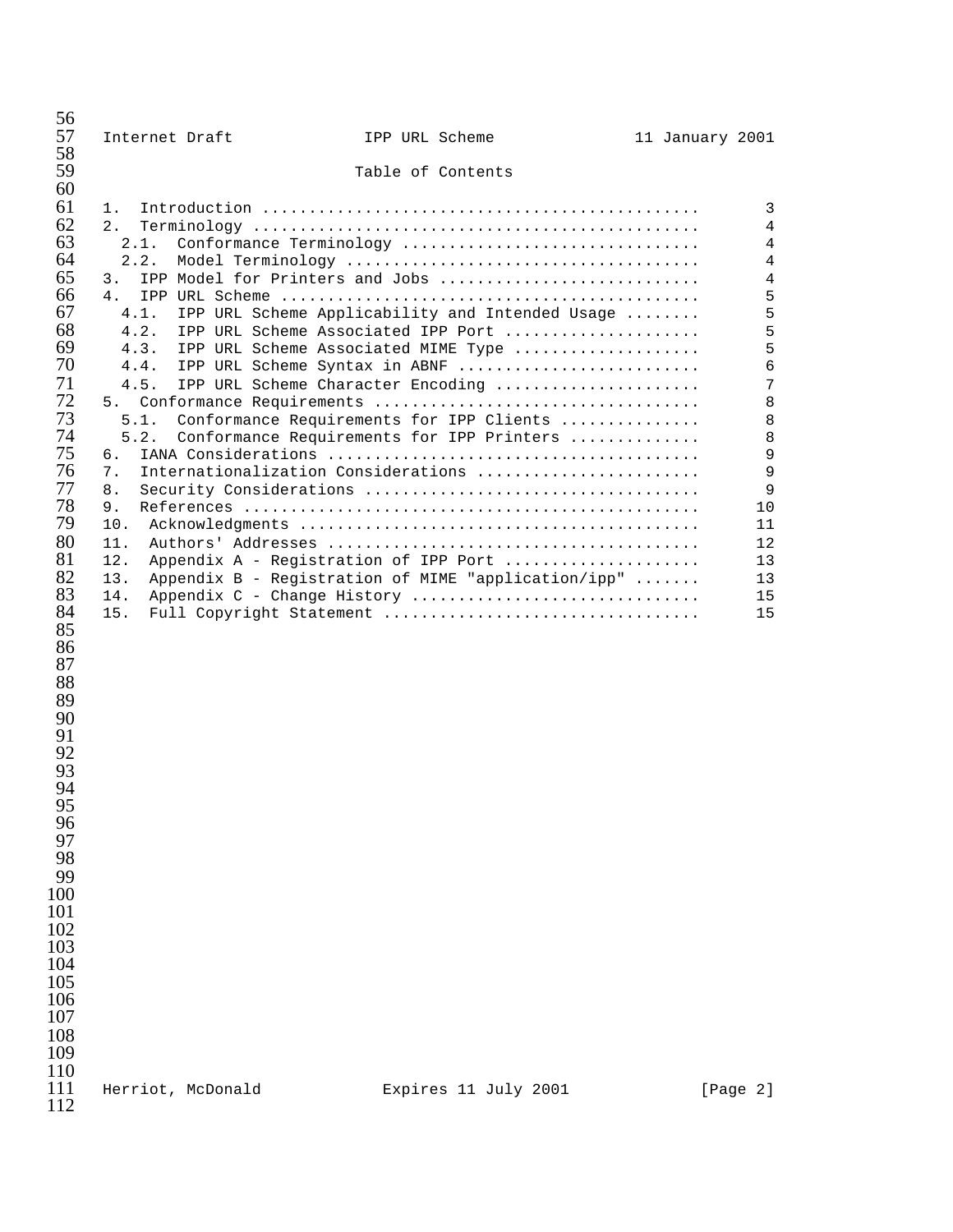$\frac{112}{113}$ Internet Draft 1PP URL Scheme 11 January 2001 114 115  $\frac{116}{117}$ 1. Introduction 118<br>119 119 See section 1 'Introduction' in [RFC-2911] for a full description of 120 the IPP document set and overview information about IPP. the IPP document set and overview information about IPP.  $\frac{121}{122}$ 122 This document is a product of the Internet Printing Protocol Working<br>123 Group of the Internet Engineering Task Force (IETF). Comments should 123 Group of the Internet Engineering Task Force (IETF). Comments should 124 be submitted to the ipp@pwg.org mailing list. be submitted to the ipp@pwg.org mailing list.  $\frac{125}{126}$ The open issues in this document each begin 'ISSUE\_n:'.  $\frac{127}{128}$ 128 This document specifies the "ipp" URL (Uniform Resource Locator)<br>129 Scheme for specifying the location of an IPP Printer which imple 129 scheme for specifying the location of an IPP Printer which implements<br>130 1PP/1.0 [RFC-2565] [RFC-2566], IPP/1.1 [RFC-2910] [RFC-2911], or any 130 IPP/1.0 [RFC-2565] [RFC-2566], IPP/1.1 [RFC-2910] [RFC-2911], or any 131 ater version of IPP. This document is intended for use in 131 later version of IPP. This document is intended for use in<br>132 registering the "ipp" URL scheme with IANA and fully conform 132 registering the "ipp" URL scheme with IANA and fully conforms to the 133 requirements in [RFC-2717]. requirements in [RFC-2717].  $\frac{134}{135}$ 135 This document defines:<br>136 - IPP URL scheme appli 136 - IPP URL scheme applicability and intended usage;<br>137 - IPP URL scheme associated MIME type (i.e., "appl 137 - IPP URL scheme associated MIME type (i.e., "application/ipp");<br>138 - IPP URL scheme svntax in ABNF [RFC-2234]; 138 - IPP URL scheme syntax in ABNF [RFC-2234];<br>139 - IPP URL scheme character encoding; 139 - IPP URL scheme character encoding;<br>140 - IPP URL scheme IANA, international 140 - IPP URL scheme IANA, internationalization, and security 141 considerations.  $\frac{142}{143}$ 143 This document is laid out as follows:<br>144 - Section 2 is the terminology used t - Section 2 is the terminology used throughout the document.  $\frac{145}{146}$ 146 - Section 3 provides references to the IPP Printer and IPP Job object 147 model. 148<br>149 - Section 4 specifies IPP URL scheme.  $\frac{150}{151}$ 151 - Section 5 specifies the conformance requirements for IPP Clients<br>152 - and IPP Printers that claim conformance to this document. and IPP Printers that claim conformance to this document.  $\frac{153}{154}$ 154 - Section 6, 7, and 8 specify IANA, internationalization, and 155 security considerations. security considerations.  $\frac{156}{157}$ 157 - Sections 9, 10, 11, 12, and 13 list references, acknowledgements,<br>158 - authors' addresses, change history, and full IETF copyright 158 authors' addresses, change history, and full IETF copyright statement. 160 161 162 163 164 165  $\frac{166}{167}$ Herriot, McDonald Expires 11 July 2001 [Page 3] 168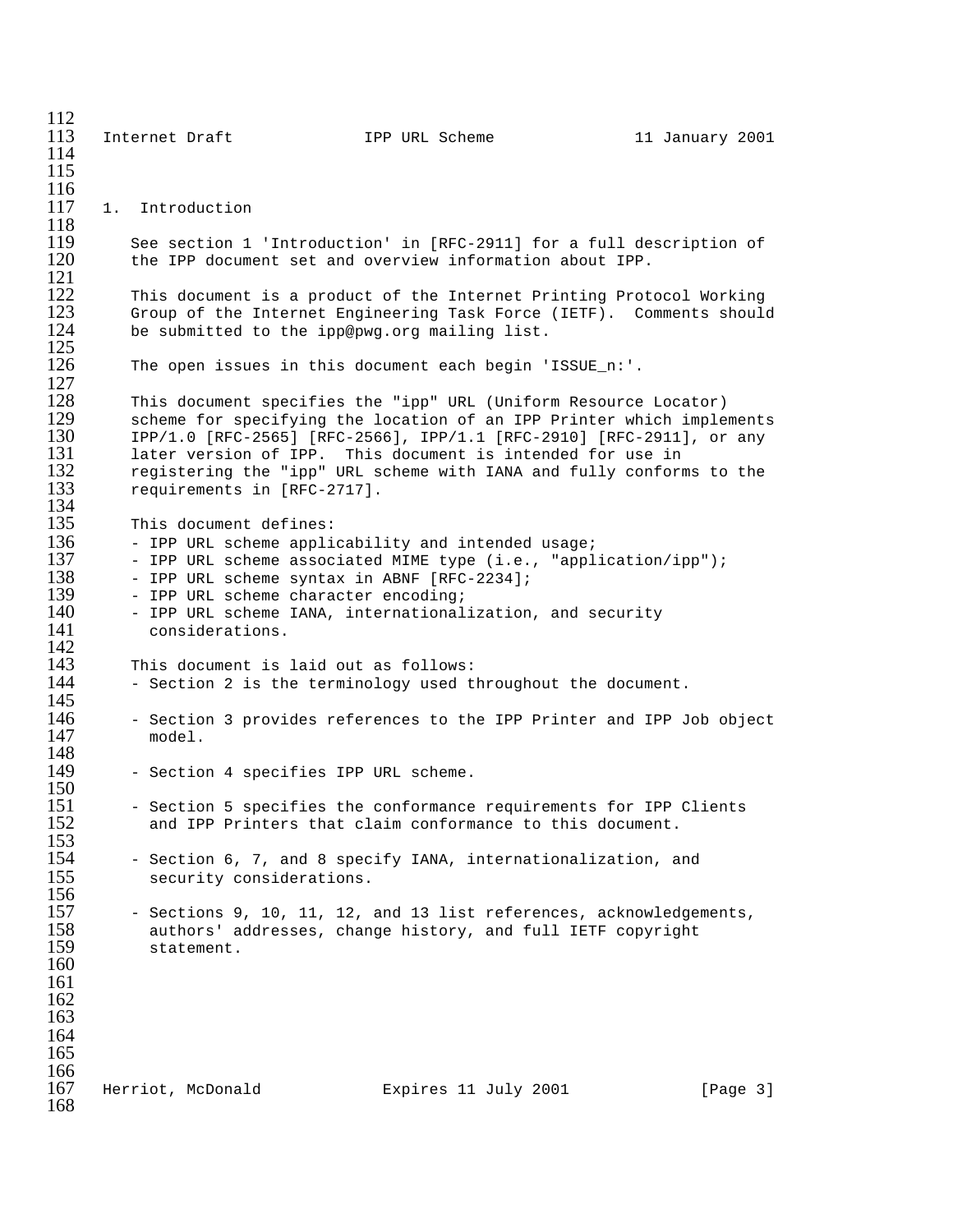| 168        |    |                |                        |                                        |                |                                                     |                                                                                                                                     |                 |          |
|------------|----|----------------|------------------------|----------------------------------------|----------------|-----------------------------------------------------|-------------------------------------------------------------------------------------------------------------------------------------|-----------------|----------|
| 169        |    | Internet Draft |                        |                                        | IPP URL Scheme |                                                     |                                                                                                                                     | 11 January 2001 |          |
| 170<br>171 |    |                |                        |                                        |                |                                                     |                                                                                                                                     |                 |          |
| 172        |    |                |                        |                                        |                |                                                     |                                                                                                                                     |                 |          |
| 173        | 2. |                | Terminology            |                                        |                |                                                     |                                                                                                                                     |                 |          |
| 174        |    |                |                        |                                        |                |                                                     |                                                                                                                                     |                 |          |
| 175        |    |                |                        |                                        |                |                                                     | This specification document uses the terminology defined in this                                                                    |                 |          |
| 176        |    | section.       |                        |                                        |                |                                                     |                                                                                                                                     |                 |          |
| 177        |    |                |                        |                                        |                |                                                     |                                                                                                                                     |                 |          |
| 178        |    |                |                        |                                        |                |                                                     |                                                                                                                                     |                 |          |
| 179        |    |                |                        | 2.1. Conformance Terminology           |                |                                                     |                                                                                                                                     |                 |          |
| 180        |    |                |                        |                                        |                |                                                     |                                                                                                                                     |                 |          |
| 181<br>182 |    |                |                        |                                        |                |                                                     | The uppercase terms "MUST", "MUST NOT", "REQUIRED", "SHALL", "SHALL                                                                 |                 |          |
| 183        |    |                |                        |                                        |                |                                                     | NOT" "SHOULD", "SHOULD NOT", "RECOMMENDED", "MAY", and "OPTIONAL" in                                                                |                 |          |
| 184        |    |                |                        |                                        |                |                                                     | this document are to be interpreted as described in [RFC-2119].<br>These terms are used to specify conformance requirements for all |                 |          |
| 185        |    |                |                        | implementations of this specification. |                |                                                     |                                                                                                                                     |                 |          |
| 186        |    |                |                        |                                        |                |                                                     |                                                                                                                                     |                 |          |
| 187        |    |                |                        |                                        |                |                                                     |                                                                                                                                     |                 |          |
| 188        |    |                | 2.2. Model Terminology |                                        |                |                                                     |                                                                                                                                     |                 |          |
| 189        |    |                |                        |                                        |                |                                                     |                                                                                                                                     |                 |          |
| 190        |    |                |                        |                                        |                | See section 12.2 'Model Terminology' in [RFC-2911]. |                                                                                                                                     |                 |          |
| 191        |    |                |                        |                                        |                |                                                     |                                                                                                                                     |                 |          |
| 192<br>193 |    |                |                        |                                        |                |                                                     |                                                                                                                                     |                 |          |
| 194        | 3. |                |                        | IPP Model for Printers and Jobs        |                |                                                     |                                                                                                                                     |                 |          |
| 195        |    |                |                        |                                        |                |                                                     |                                                                                                                                     |                 |          |
| 196        |    |                |                        |                                        |                |                                                     | See section 2 'IPP Objects', section 2.1 'Printer Object', and                                                                      |                 |          |
| 197        |    |                |                        |                                        |                |                                                     | section 2.2 'Job Object' in [RFC-2911] for a full description of the                                                                |                 |          |
| 198        |    |                |                        | IPP object model and terminology.      |                |                                                     |                                                                                                                                     |                 |          |
| 199        |    |                |                        |                                        |                |                                                     |                                                                                                                                     |                 |          |
| 200        |    |                |                        |                                        |                |                                                     |                                                                                                                                     |                 |          |
| 201        |    |                |                        |                                        |                |                                                     |                                                                                                                                     |                 |          |
| 202<br>203 |    |                |                        |                                        |                |                                                     |                                                                                                                                     |                 |          |
| 204        |    |                |                        |                                        |                |                                                     |                                                                                                                                     |                 |          |
| 205        |    |                |                        |                                        |                |                                                     |                                                                                                                                     |                 |          |
| 206        |    |                |                        |                                        |                |                                                     |                                                                                                                                     |                 |          |
| 207        |    |                |                        |                                        |                |                                                     |                                                                                                                                     |                 |          |
| 208        |    |                |                        |                                        |                |                                                     |                                                                                                                                     |                 |          |
| 209        |    |                |                        |                                        |                |                                                     |                                                                                                                                     |                 |          |
| 210        |    |                |                        |                                        |                |                                                     |                                                                                                                                     |                 |          |
| 211        |    |                |                        |                                        |                |                                                     |                                                                                                                                     |                 |          |
| 212<br>213 |    |                |                        |                                        |                |                                                     |                                                                                                                                     |                 |          |
| 214        |    |                |                        |                                        |                |                                                     |                                                                                                                                     |                 |          |
| 215        |    |                |                        |                                        |                |                                                     |                                                                                                                                     |                 |          |
| 216        |    |                |                        |                                        |                |                                                     |                                                                                                                                     |                 |          |
| 217        |    |                |                        |                                        |                |                                                     |                                                                                                                                     |                 |          |
| 218        |    |                |                        |                                        |                |                                                     |                                                                                                                                     |                 |          |
| 219        |    |                |                        |                                        |                |                                                     |                                                                                                                                     |                 |          |
| 220        |    |                |                        |                                        |                |                                                     |                                                                                                                                     |                 |          |
| 221        |    |                |                        |                                        |                |                                                     |                                                                                                                                     |                 |          |
| 222<br>223 |    |                |                        |                                        |                |                                                     |                                                                                                                                     |                 |          |
| 224        |    |                | Herriot, McDonald      |                                        |                | Expires 11 July 2001                                |                                                                                                                                     |                 | [Page 4] |
|            |    |                |                        |                                        |                |                                                     |                                                                                                                                     |                 |          |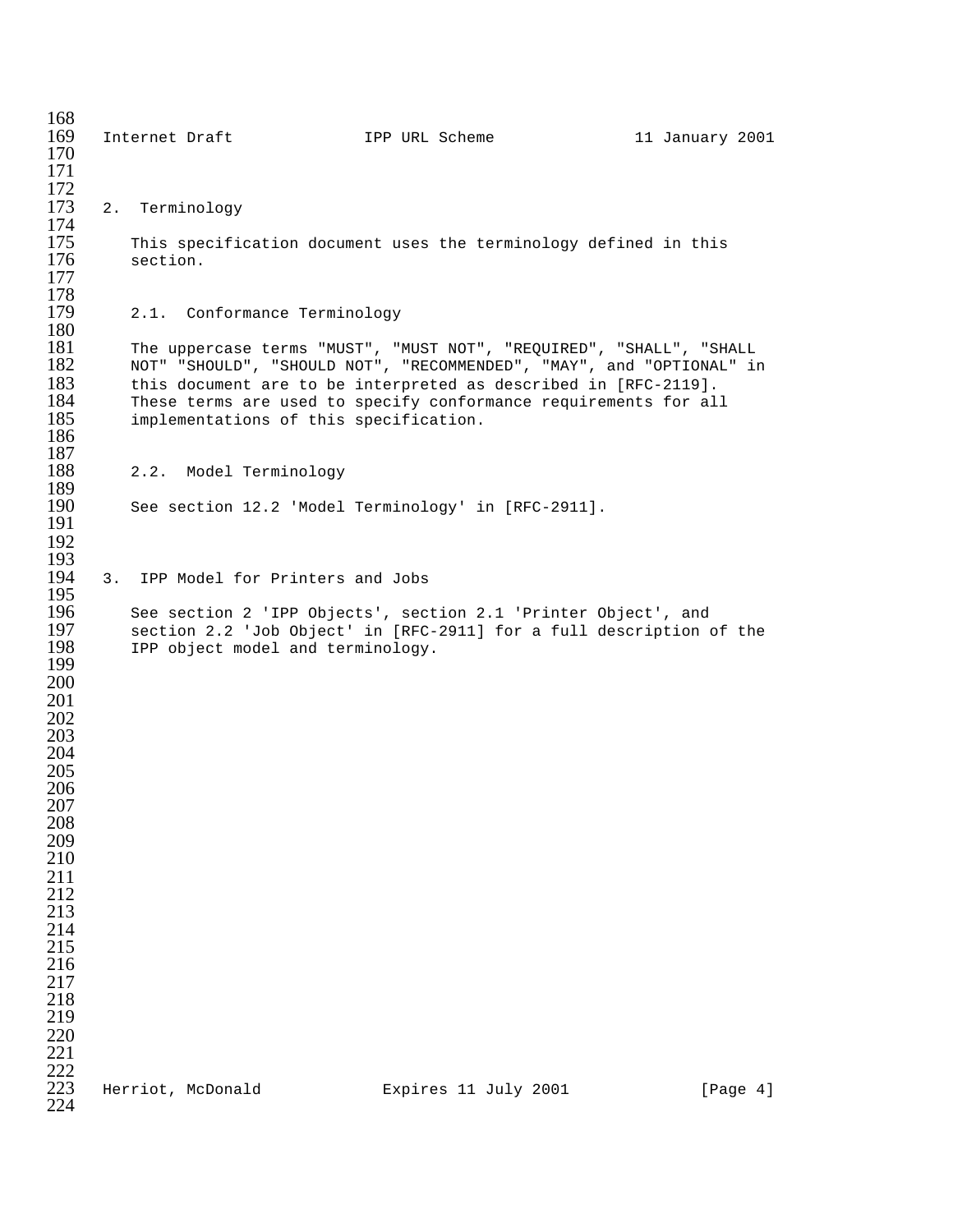224 225 Internet Draft IPP URL Scheme 11 January 2001 226 227 228<br>229 4. IPP URL Scheme 230 231 232 233<br>234 4.1. IPP URL Scheme Applicability and Intended Usage 235<br>236 236 In this document, "IPP Client" means the software (on some hardware 237 blatform) that submits, monitors, and/or manages print jobs via  $237$  platform) that submits, monitors, and/or manages print jobs via<br> $238$  1PP/1.0 [RFC-2565] [RFC-2566], IPP/1.1 [RFC-2910] [RFC-2911], o: 238 IPP/1.0 [RFC-2565] [RFC-2566], IPP/1.1 [RFC-2910] [RFC-2911], or any<br>239 later version of IPP to a spooler, gateway, or actual printing 239 later version of IPP to a spooler, gateway, or actual printing device.  $\frac{241}{242}$ 242 In this document, "IPP Printer" means the software (on some hardware<br>243 blatform) that receives print jobs and/or job operations via IPP/1.0 243 platform) that receives print jobs and/or job operations via IPP/1.0<br>244 [RFC-2565] [RFC-2566], IPP/1.1 [RFC-2910] [RFC-2911], or any later 244 [RFC-2565] [RFC-2566], IPP/1.1 [RFC-2910] [RFC-2911], or any later version of IPP from an "IPP Client". 246<br>247 247 The "IPP Printer" is identified via an IPP URL. This IPP URL MUST<br>248 NOT contain any parameters or query part. NOT contain any parameters or query part. 249<br>250 250 The IPP URL scheme defined in this document is based on the ABNF for 251 the basic hierarchical URL syntax in [RFC-2396]; however relative URL<br>252 torms, parameters, and/or query parts are NOT allowed in an IPP URL. 252 forms, parameters, and/or query parts are NOT allowed in an IPP URL.<br>253 The IPP URL scheme is case-insensitive in the host name or host 253 The IPP URL scheme is case-insensitive in the host name or host<br>254 address part; however the path part is case-sensitive, as in 254 address part; however the path part is case-sensitive, as in 255 [RFC-2396]. Codepoints outside [US-ASCII] MUST be hex escaped by the 256 mechanism defined in [RFC-2396]. mechanism defined in [RFC-2396]. 257 258 259 4.2. IPP URL Scheme Associated IPP Port 261 262 All IPP URLs which do NOT explicitly specify a port MUST be used over<br>263 IANA-assigned port 631 for the IPP protocol described in [RFC-2910]. 263 IANA-assigned port 631 for the IPP protocol described in [RFC-2910]. 264<br>265 265 See: Appendix A in this document which updates the existing IPP port<br>266 Sequentation with IANA. registration with IANA. 267 268 269<br>270 4.3. IPP URL Scheme Associated MIME Type 271 272 All IPP protocol operations (requests and responses) MUST be conveyed<br>273 in an 'application/ipp' MIME media type as registered in 273 in an 'application/ipp' MIME media type as registered in 274 [IANA-MIMEREG]. IPP URLs MUST refer to IPP Printers which support<br>275 this 'application/ipp' MIME media type. this 'application/ipp' MIME media type. 276<br>277 See: Appendix B in this document. 278<br>279 Herriot, McDonald **Expires 11 July 2001** [Page 5] 280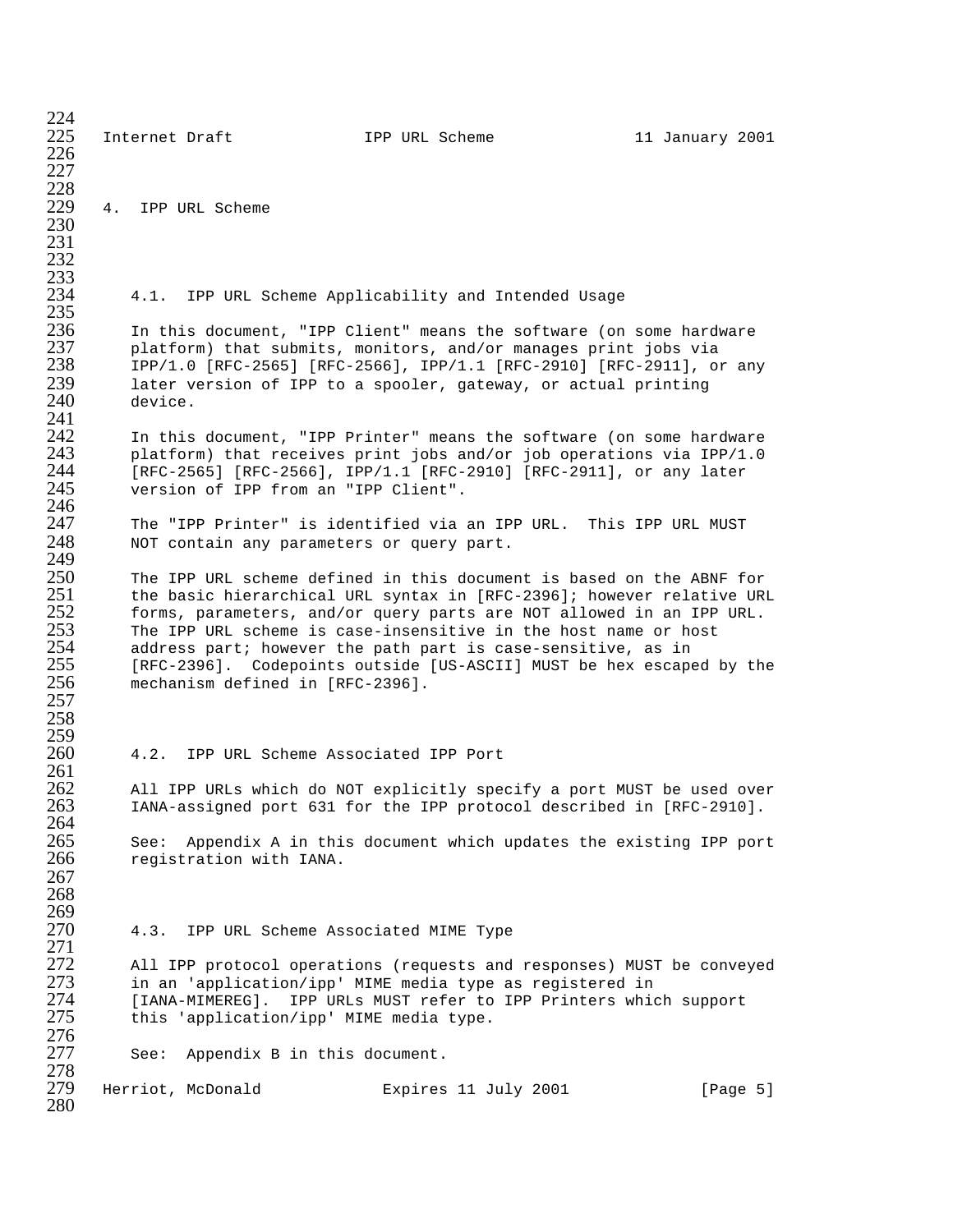Internet Draft IPP URL Scheme 11 January 2001 284<br>285 4.4. IPP URL Scheme Syntax in ABNF 286<br>287 The "ipp" URL scheme syntax is formally specified below in ABNF 288 [RFC-2234]. This URL syntax is derived from [RFC-2396], [RFC-2732],<br>289 and [RFC-2373]. 289 and [RFC-2373].<br>290 ; ; note - parameters are NOT allowed on IPP URLs ; note - query part is NOT allowed on IPP URLs<br> $292$  ippURI = "ipp://" hostport [ path ]  $ippURI$  = " $ipp://" hostport [ path ]$  294 hostport = host [ ":" port ]<br>295 host = hostname | IPv4ad host = hostname | IPv4address | IPv6reference<br>296 hostname = \*(domainlabel ".") toplabel [ "." ] hostname = \*( domainlabel "." ) toplabel [ "." ] domainlabel = alphanum | alphanum \*( alphanum | "-" ) alphanum toplabel = alpha | alpha \*( alphanum | "-" ) alphanum port = \*digit 300<br>301 ; note - IPv6 support is added here ; see RFC 2732 and RFC 2373 which update RFC 2396<br> $303$  IPv6reference = "[" IPv6address "]" IPv6reference = "[" IPv6address "]" IPv6address = hexpart [ ":" IPv4address ] IPv4address = 1\*3digit "." 1\*3digit "." 1\*3digit "." 1\*3digit 306<br>307 hexpart = hexseq | hexseq "::" [ hexseq ] | "::" [ hexseq ] hexseq = hex4 \*( $"$ :" hex4) hex4 =  $1*4$ hex 310<br>311 path = "/" segments segments = segment  $*($  "/" segment )  $\frac{313}{314}$  ; note - parameters are NOT allowed on IPP URLs  $\qquad$   $\qquad$   $\qquad$   $\qquad$   $\qquad$   $\qquad$  see RFC 2396 which does allow parameters 316 seqment  $\qquad$  = \*seqchar segment = \*segchar segchar = unreserved | escaped | ":" | "@" | "&" | "=" | "+" | "\$" | "," 319<br>320 , note - "[" and "]" are ADDED to 'reserved' for IPv6 in the section of the section of the section of  $321$  ; see RFC 2732 and RFC 2373 which update RFC 2396 reserved = ";" | "/" | "?" | ":" | "@" | "&" | "=" | "+" | "\$" | "," | "[" | "]" 324<br>325 unreserved = alphanum | mark 326 mark = "-" | "\_" | "." | "." | "~" | "\*" | "'" |<br>327  $\overline{a}$   $\overline{a}$   $\overline{a}$   $\overline{a}$   $\overline{a}$   $\overline{a}$   $\overline{a}$   $\overline{a}$   $\overline{a}$   $\overline{a}$   $\overline{a}$   $\overline{a}$   $\overline{a}$   $\overline{a}$   $\overline{a}$   $\overline{a}$   $\overline{a}$   $\overline{a}$   $\overline{a}$   $\overline{a}$   $\overline{a}$   $\overline{a}$   $\overline{a}$   $\overline{a}$   $\overline{$ 328<br>329 escaped = "\$" hex hex<br> $330$  hex = digit | "A" hex = digit | "A" | "B" | "C" | "D" | "E" | "F" |  $331$  "a" | "b" | "c" | "d" | "e" | "f" 332<br>333  $alpha$ lphanum = alpha | digit 334<br>335 Herriot, McDonald Expires 11 July 2001 [Page 6]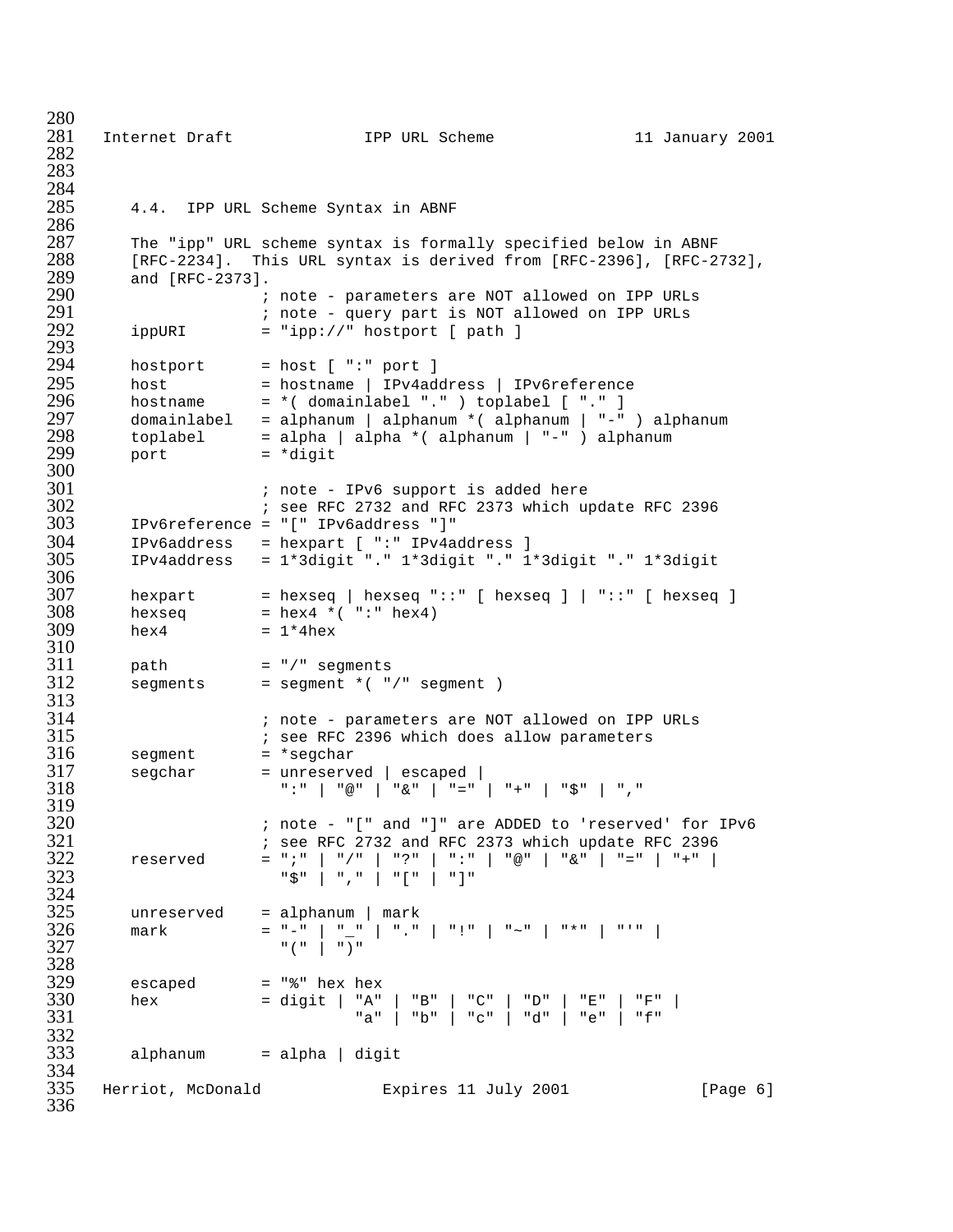336<br>337 Internet Draft **IPP URL Scheme** 11 January 2001 338<br>339 alpha = lowalpha | upalpha 340<br>341 lowalpha = "a" | "b" | "c" | "d" | "e" | "f" | "g" | "h" | "i" | "j" | "k" | "l" | "m" | "n" | "o" | "p" | "q" | "r" | "s" | "t" | "u" | "v" | "w" | "x" | "y" | "z" upalpha = "A" | "B" | "C" | "D" | "E" | "F" | "G" | "H" | "I" | "J" | "K" | "L" | "M" | "N" | "O" | "P" | "Q" | "R" | "S" | "T" | "U" | "V" | "W" | "X" | "Y" | "Z"  $\frac{347}{348}$  digit = "0" | "1" | "2" | "3" | "4" | "5" | "6" | "7" | "8" | "9" 351<br>352 4.5. IPP URL Scheme Character Encoding 353<br>354 The IPP URL scheme defined in this document is based on the ABNF for 355 the basic hierarchical URL syntax in [RFC-2396]; however relative URL<br>356 forms, parameters, and/or query parts are NOT allowed in an IPP URL. 356 forms, parameters, and/or query parts are NOT allowed in an IPP URL.<br>357 The IPP URL scheme is case-insensitive in the host name or host The IPP URL scheme is case-insensitive in the host name or host  $358$  address part; however the path part is case-sensitive, as in address part; however the path part is case-sensitive, as in [RFC-2396]. Codepoints outside [US-ASCII] MUST be hex escaped by the mechanism defined in [RFC-2396]. 390<br>391 Herriot, McDonald Bxpires 11 July 2001 [Page 7]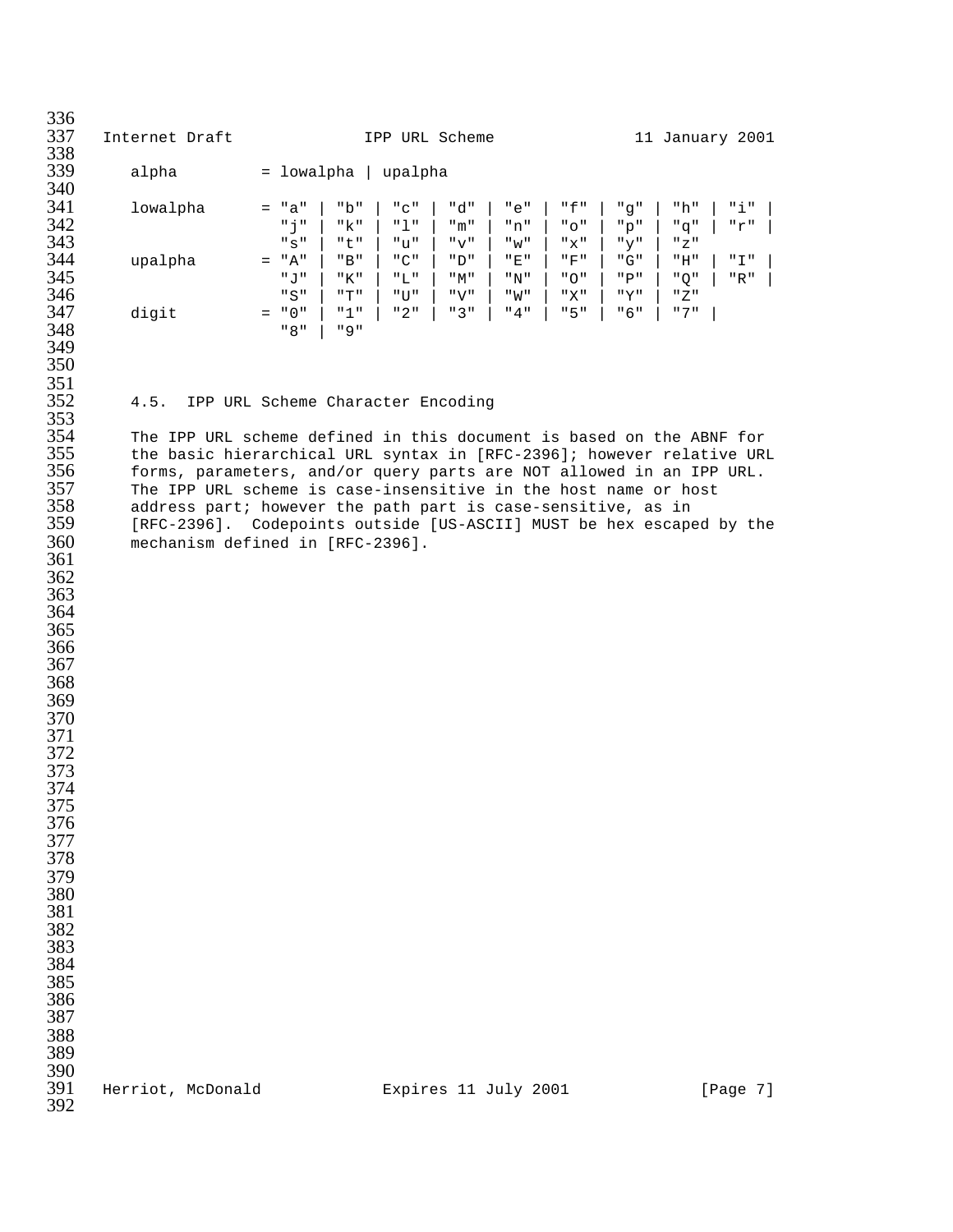| 392<br>393        |      | Internet Draft                          | IPP URL Scheme                                                                                                                      | 11 January 2001 |
|-------------------|------|-----------------------------------------|-------------------------------------------------------------------------------------------------------------------------------------|-----------------|
| 394<br>395        |      |                                         |                                                                                                                                     |                 |
| 396               |      |                                         |                                                                                                                                     |                 |
| 397<br>398        |      | 5. Conformance Requirements             |                                                                                                                                     |                 |
| 399<br>400        |      |                                         |                                                                                                                                     |                 |
| 401<br>402        |      |                                         | 5.1. Conformance Requirements for IPP Clients                                                                                       |                 |
| 403               |      |                                         | IPP Clients that conform to this specification:                                                                                     |                 |
| 404<br>405        |      |                                         | a) MUST send valid IPP Jobs on port 631 (IANA-assigned default port                                                                 |                 |
| 406<br>407        |      | specify an explicit port;               | for IPP) when contacting IPP Printers via IPP URLs that do NOT                                                                      |                 |
| 408<br>409        |      |                                         | b) MUST NOT send otherwise valid IPP Jobs on any port other than 631                                                                |                 |
| 410<br>411<br>412 |      |                                         | (IANA-assigned default port for IPP) when contacting IPP Printers<br>via IPP URLs that do NOT specify an explicit port;             |                 |
| 413               |      |                                         | c) MUST conform to the ABNF for IPP URLs specified in section 4.4 of                                                                |                 |
| 414<br>415        |      | this document.                          |                                                                                                                                     |                 |
| 416<br>417        |      |                                         |                                                                                                                                     |                 |
| 418<br>419        | 5.2. |                                         | Conformance Requirements for IPP Printers                                                                                           |                 |
| 420               |      |                                         | IPP Printers that conform to this specification:                                                                                    |                 |
| 421<br>422        |      |                                         | a) MUST accept valid IPP Jobs on port 631 (IANA-assigned default port                                                               |                 |
| 423<br>424        |      | authentication and security mechanisms; | for IPP) from IPP Clients that follow required client                                                                               |                 |
| 425<br>426        |      |                                         | b) MUST reject otherwise valid IPP Jobs on any port other than 631                                                                  |                 |
| 427<br>428        |      |                                         | (IANA-assigned default port for IPP) from IPP Clients that follow<br>required client authentication and security mechanisms, unless |                 |
| 429<br>430        |      |                                         | explicitly configured by system administrators or site policies<br>(e.g., 'trap doors' on port 80 are prohibited);                  |                 |
| 431<br>432        |      |                                         | c) MUST reject received IPP URLs (e.g. in the "printer-uri"                                                                         |                 |
| 433<br>434        |      |                                         | operation attribute in 'Print-Job') that do not conform to the<br>ABNF for IPP URLs specified in section 4.4 of this document.      |                 |
| 435               |      |                                         |                                                                                                                                     |                 |
| 436<br>437        |      |                                         |                                                                                                                                     |                 |
| 438<br>439        |      |                                         |                                                                                                                                     |                 |
| 440               |      |                                         |                                                                                                                                     |                 |
| 441<br>442        |      |                                         |                                                                                                                                     |                 |
| 443<br>444        |      |                                         |                                                                                                                                     |                 |
| 445               |      |                                         |                                                                                                                                     |                 |
| 446<br>447<br>448 |      | Herriot, McDonald                       | Expires 11 July 2001                                                                                                                | [Page 8]        |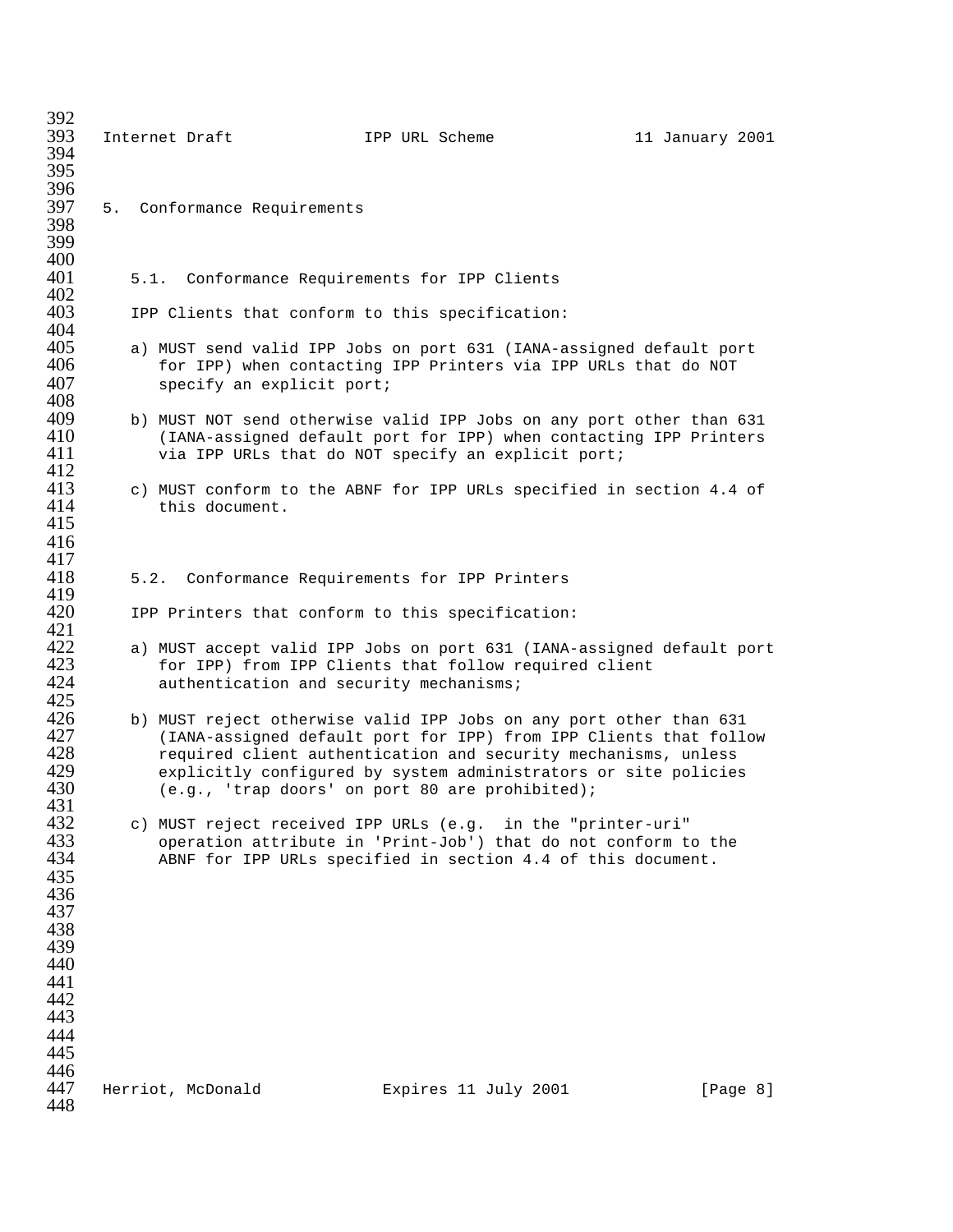448<br>449 449 Internet Draft IPP URL Scheme 11 January 2001 450 451 452<br>453 453 6. IANA Considerations 454<br>455 455 This IPP URL Scheme specification does not introduce any additional 456 TANA considerations, beyond those described in [RFC-2910] and 456 IANA considerations, beyond those described in [RFC-2910] and 457 [RFC-2911].  $[RFC-2911]$ . 458<br>459 459 See: Section 6 'IANA Considerations' in [RFC-2910] See: Section 6 'IANA Considerations' in [RFC-2911]. 461 462 463<br>464 7. Internationalization Considerations 465<br>466 466 This IPP URL Scheme specification does not introduce any additional 467 internationalization considerations, beyond those described in 467 internationalization considerations, beyond those described in <br>468 [RFC-2910] and [RFC-2911]. [RFC-2910] and [RFC-2911]. 469<br>470 470 See: Section 7 'Internationalization Considerations' in [RFC-2910]. See: Section 7 'Internationalization Considerations' in [RFC-2911]. 472 473 474<br>475 8. Security Considerations 476<br>477 477 This IPP URL Scheme specification does not introduce any additional 478 security considerations, beyond those described in [RFC-2910] and 478 security considerations, beyond those described in [RFC-2910] and<br>479 [RFC-2911]. [RFC-2911]. 480<br>481 481 See: Section 8 'Security Considerations' in [RFC-2910].<br>482 See: Section 8 'Security Considerations' in [RFC-2911]. See: Section 8 'Security Considerations' in [RFC-2911]. 483 484 485 486 487 488 489 490 491 492 493 494 495 496 497 498 499 500 501 502<br>503 Herriot, McDonald Expires 11 July 2001 [Page 9] 504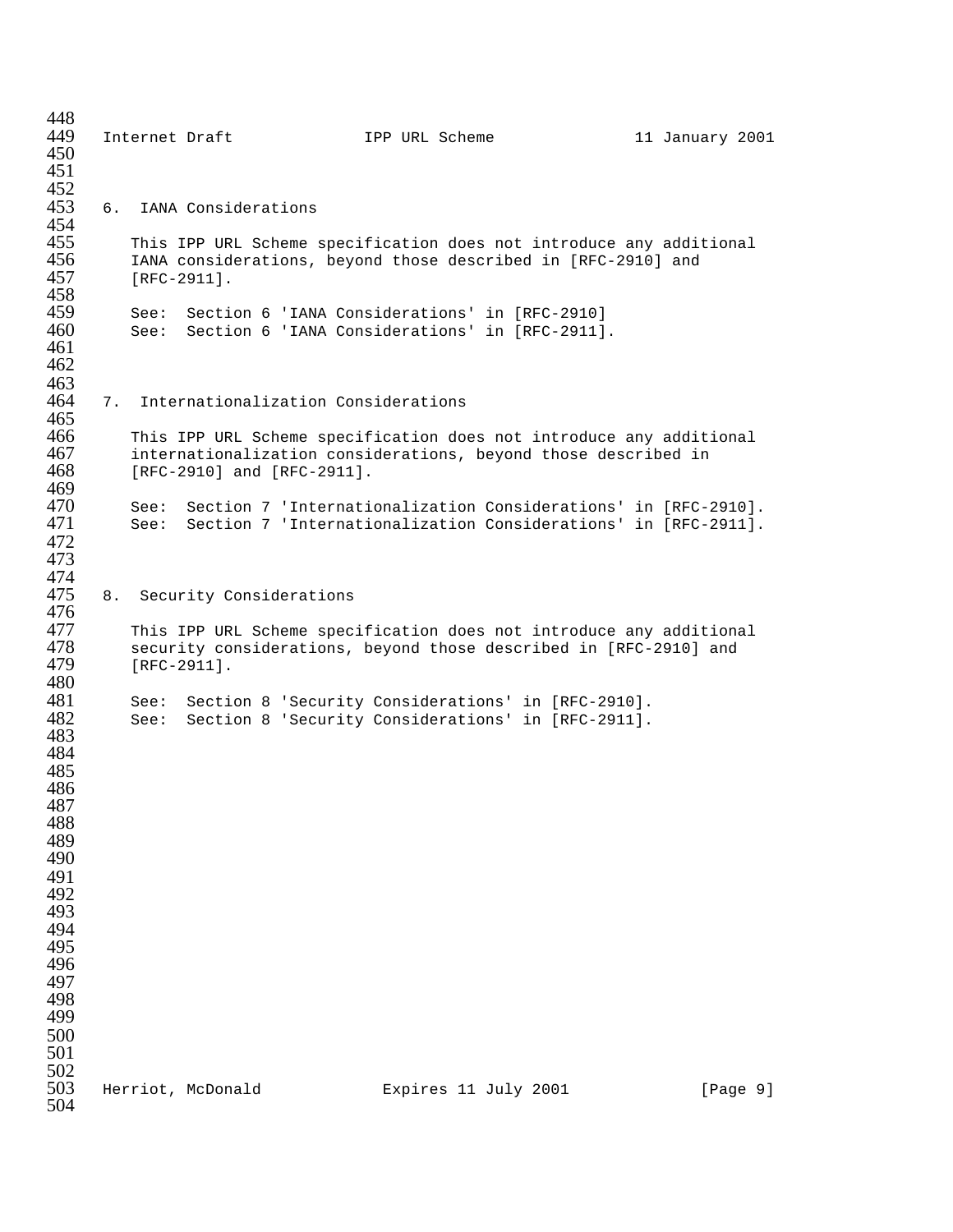| 504<br>505        | Internet Draft |                       |                                       | IPP URL Scheme                                                                                                                     |  | 11 January 2001 |  |
|-------------------|----------------|-----------------------|---------------------------------------|------------------------------------------------------------------------------------------------------------------------------------|--|-----------------|--|
| 506<br>507<br>508 |                |                       |                                       |                                                                                                                                    |  |                 |  |
| 509<br>510        | 9. References  |                       |                                       |                                                                                                                                    |  |                 |  |
| 511<br>512<br>513 |                |                       |                                       | See: Section 10 'References' in [RFC-2910].<br>See: Section 9 'References' in [RFC-2911].                                          |  |                 |  |
| 514<br>515<br>516 |                |                       | [IANA-CHARREG] IANA Charset Registry. | ftp://ftp.isi.edu/in-notes/iana/assignments/character-sets                                                                         |  |                 |  |
| 517<br>518<br>519 |                |                       |                                       | [IANA-MIMEREG] IANA MIME Media Types Registry.<br>ftp://ftp.isi.edu/in-notes/iana/assignments/media-types/                         |  |                 |  |
| 520<br>521<br>522 |                | 3.02), November 1996. |                                       | [NET-SSL3] Netscape. The SSL Protocol, Version 3 (text version                                                                     |  |                 |  |
| 523<br>524<br>525 |                |                       |                                       | [RFC-1759] R. Smith, F. Wright, T. Hastings, S. Zilles,<br>J. Gyllenskog. Printer MIB, RFC 1759, March 1995.                       |  |                 |  |
| 526<br>527<br>528 |                | RFC 1766, March 1995. |                                       | [RFC-1766] H. Alvestrand. Tags for the Identification of Languages,                                                                |  |                 |  |
| 529<br>530<br>531 |                | 2046, November 1996.  |                                       | [RFC-2046] N. Freed, N. Borenstein. MIME Part Two: Media Types, RFC                                                                |  |                 |  |
| 532<br>533<br>534 |                |                       |                                       | [RFC-2048] N. Freed, J. Klensin, J. Postel. MIME Part<br>Four: Registration Procedures, RFC 2048, November 1996.                   |  |                 |  |
| 535<br>536<br>537 |                |                       |                                       | [RFC-2234] D. Crocker, P. Overell. Augmented BNF for Syntax<br>Specifications: ABNF, RFC 2234, November 1997.                      |  |                 |  |
| 538<br>539<br>540 |                |                       | Architecture, RFC 2373, July 1998.    | [RFC-2373] R. Hinden, S. Deering. IP Version 6 Addressing                                                                          |  |                 |  |
| 541<br>542<br>543 |                |                       |                                       | [RFC-2396] T. Berners-Lee, R. Fielding, L. Masinter. Uniform<br>Resource Identifiers (URI): Generic Syntax, RFC 2396, August 1998. |  |                 |  |
| 544<br>545<br>546 |                | January 1999.         |                                       | [RFC-2246] T. Dierks, C. Allen. The TLS Protocol Version, RFC 2246,                                                                |  |                 |  |
| 547<br>548<br>549 |                |                       | Languages, RFC 2277, January 1998.    | [RFC-2277] H. Alvestrand. IETF Policy on Character Sets and                                                                        |  |                 |  |
| 550<br>551<br>552 |                |                       | RFC 2279, January 1998.               | [RFC-2279] F. Yergeau. UTF-8, a Transformation Format of ISO 10646,                                                                |  |                 |  |
| 553<br>554        |                |                       |                                       | [RFC-2565] R. Herriot, S. Butler, P. Moore, R. Turner. IPP/1.0<br>Encoding and Transport, RFC 2565, April 1999.                    |  |                 |  |
| 555<br>556<br>557 |                |                       |                                       | [RFC-2566] R. deBry, T. Hastings, R. Herriot, S. Isaacson, P. Powell.<br>IPP/1.0 Model and Semantics, RFC 2566, April 1999.        |  |                 |  |
| 558<br>559<br>560 |                | Herriot, McDonald     |                                       | Expires 11 July 2001                                                                                                               |  | [Page 10]       |  |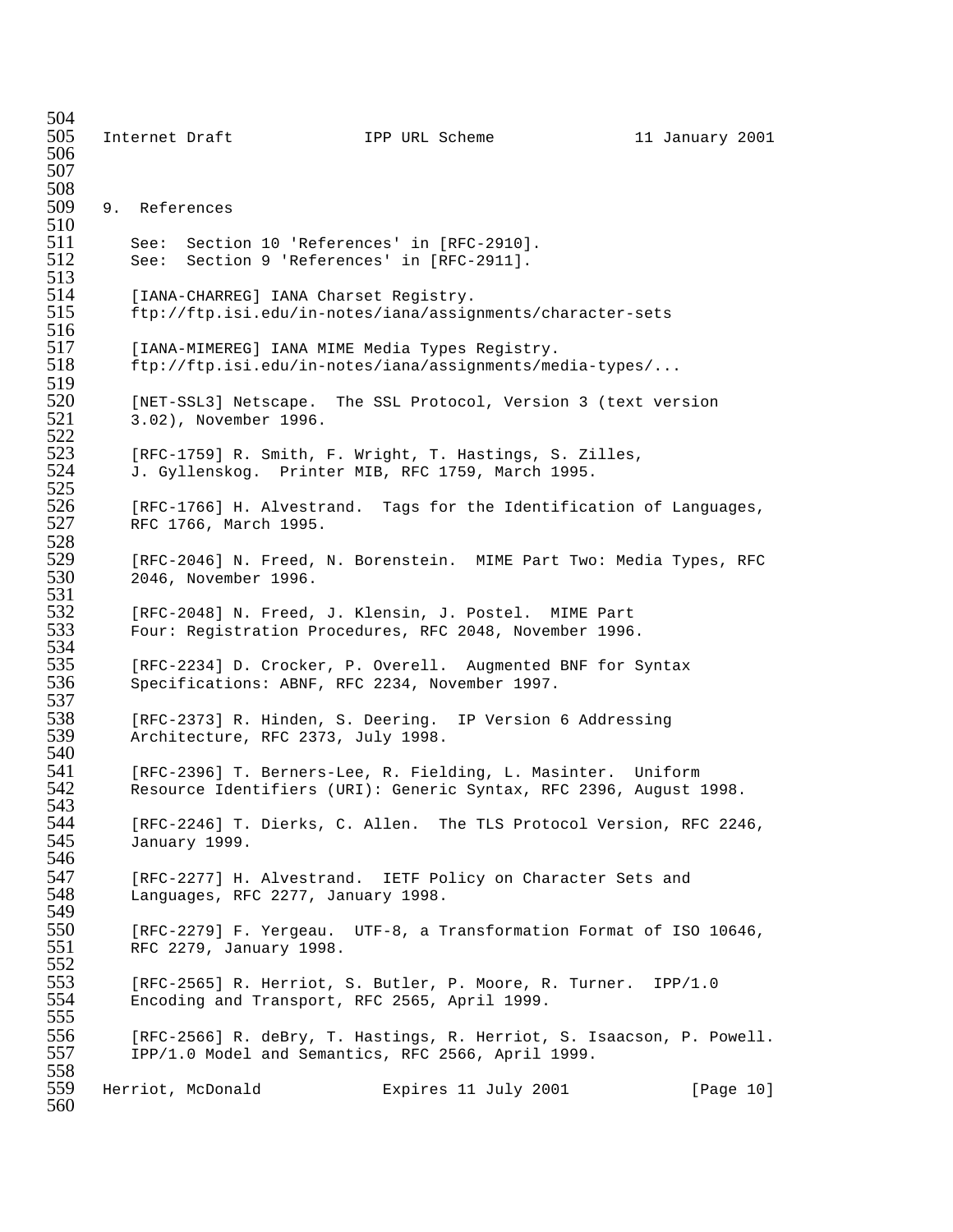| 560<br>561<br>562               | Internet Draft                      | IPP URL Scheme                                                                                                                                                                                | 11 January 2001 |
|---------------------------------|-------------------------------------|-----------------------------------------------------------------------------------------------------------------------------------------------------------------------------------------------|-----------------|
| 563<br>564<br>565<br>566        |                                     | [RFC-2579] K. McCloghrie, D. Perkins, J. Schoenwaelder. Textual<br>Conventions for SMIv2, RFC 2579, April 1999.                                                                               |                 |
| 567<br>568<br>569               | RFC 2616, June 1999.                | [RFC-2616] R. Fielding, J. Gettys, J. Mogul, H. Frystyk, L. Masinter,<br>P. Leach, T. Berners-Lee. Hypertext Transfer Protocol -- HTTP/1.1,                                                   |                 |
| 570<br>571<br>572<br>573        |                                     | [RFC-2617] J. Franks, P. Hallam-Baker, J. Hostetler, S. Lawrence,<br>P. Leach, A. Luotonen, L. Stewart. HTTP Authentication: Basic and<br>Digest Access Authentication, RFC 2617, June 1999.  |                 |
| 574<br>575<br>576<br>577        | Names, RFC 2717, November 1999.     | [RFC-2717] R. Petke, I. King. Registration Procedures for URL Scheme                                                                                                                          |                 |
| 578<br>579<br>580               |                                     | [RFC-2718] L. Masinter, H. Alvestrand, D. Zigmond, R. Petke.<br>Guidelines for new URL Scheme Names, RFC 2718, November 1999.                                                                 |                 |
| 581<br>582<br>583               |                                     | [RFC-2732] R. Hinden, B. Carpenter, L. Masinter. Format for Literal<br>IPv6 Addresses in URL's, RFC 2732, December 1999.                                                                      |                 |
| 584<br>585<br>586               |                                     | [RFC-2910] R. Herriot, S. Butler, P. Moore, R. Turner, J. Wenn.<br>IPP/1.1 Encoding and Transport, RFC 2910, September 2000.                                                                  |                 |
| 587<br>588<br>589               |                                     | [RFC-2911] T. Hastings, R. Herriot, R. deBry, S. Isaacson, P. Powell.<br>IPP/1.1 Model and Semantics, RFC 2911, September 2000.                                                               |                 |
| 590<br>591<br>592               | Procedures, RFC 2978, October 2000. | [RFC-2978] N. Freed, J. Postel. IANA Charset Registration                                                                                                                                     |                 |
| 593<br>594<br>595               |                                     | [US-ASCII] Coded Character Set -- 7-bit American Standard Code for<br>Information Interchange, ANSI X3.4-1986.                                                                                |                 |
| 596<br>597<br>598<br>599        | 10. Acknowledgments                 |                                                                                                                                                                                               |                 |
| 600<br>601<br>602<br>603        |                                     | This document is a product of the Internet Printing Protocol Working<br>Group of the Internet Engineering Task Force (IETF). Comments should<br>be submitted to the ipp@pwg.org mailing list. |                 |
| 604<br>605<br>606               | and Hugo Parra (Novell).            | Thanks to Pat Fleming (IBM), Tom Hastings (Xerox), Harry Lewis (IBM),                                                                                                                         |                 |
| 607<br>608<br>609<br>610<br>611 | specification.                      | Section 5 'IPP URL Scheme' in IPP/1.1 Encoding and Transport<br>[RFC-2910] was the primary input to this IPP URL Scheme                                                                       |                 |
| 612<br>613<br>614               |                                     |                                                                                                                                                                                               |                 |
| 615<br>616                      | Herriot, McDonald                   | Expires 11 July 2001                                                                                                                                                                          | [Page 11]       |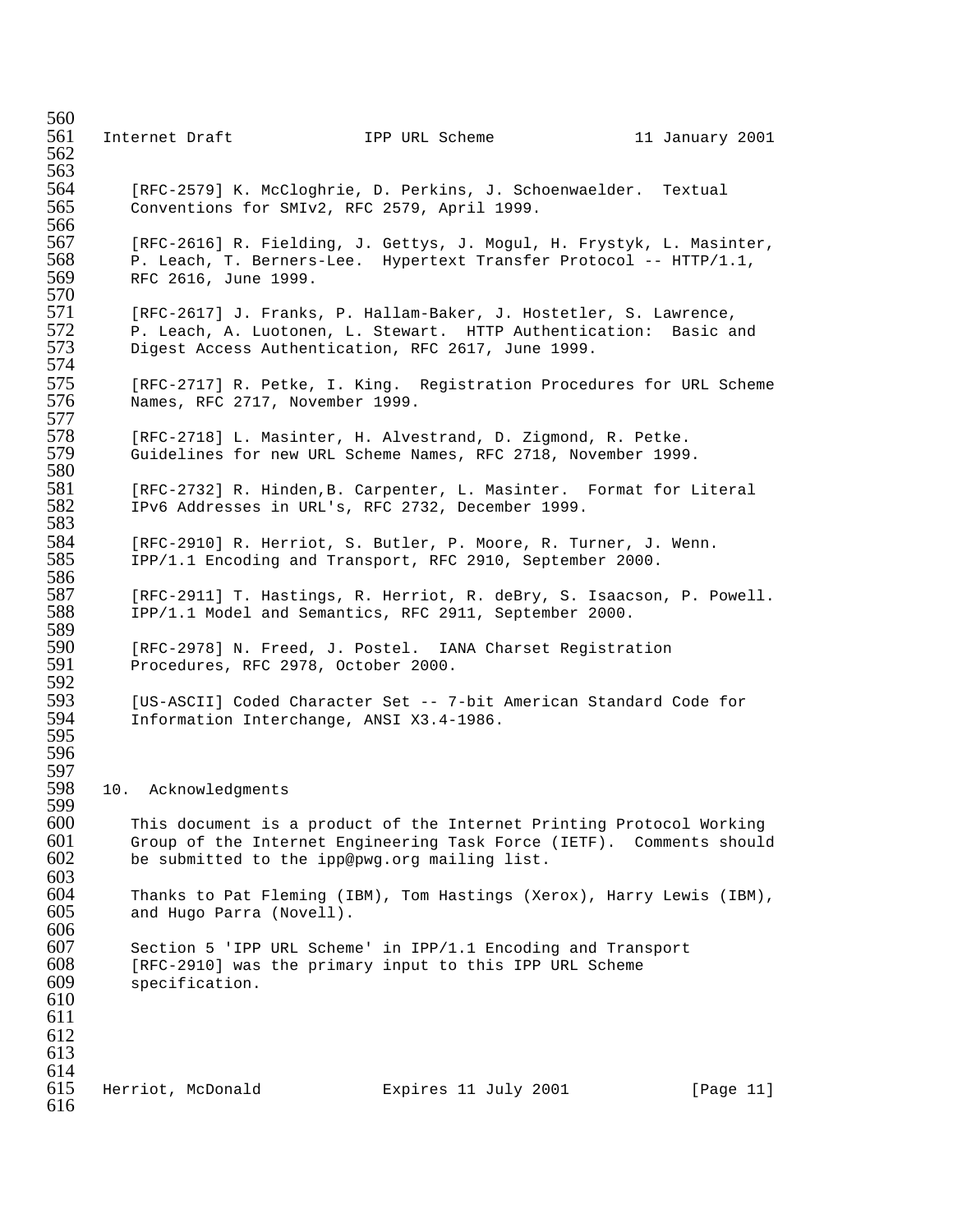Internet Draft **IPP URL Scheme** 11 January 2001 620<br>621 11. Authors' Addresses 622<br>623 623 Robert Herriot<br>624 Xerox Corp 624 Xerox Corp<br>625 3400 Hill V 625 3400 Hill View Ave, Building 1<br>626 Palo Alto, CA 94304 Palo Alto, CA 94304 628 Phone: +1 650-813-7696<br>629 Fax: +1 650-813-6860 Fax: +1 650-813-6860 Email: robert.herriot@pahv.xerox.com 632<br>633 Ira McDonald 634 High North Inc<br>635 221 Ridge Ave 221 Ridge Ave Grand Marais, MI 49839 637<br>638 Phone: +1 906-494-2434 Email: imcdonald@crt.xerox.com Email: imcdonald@sharplabs.com 670<br>671 Herriot, McDonald **Expires 11 July 2001** [Page 12]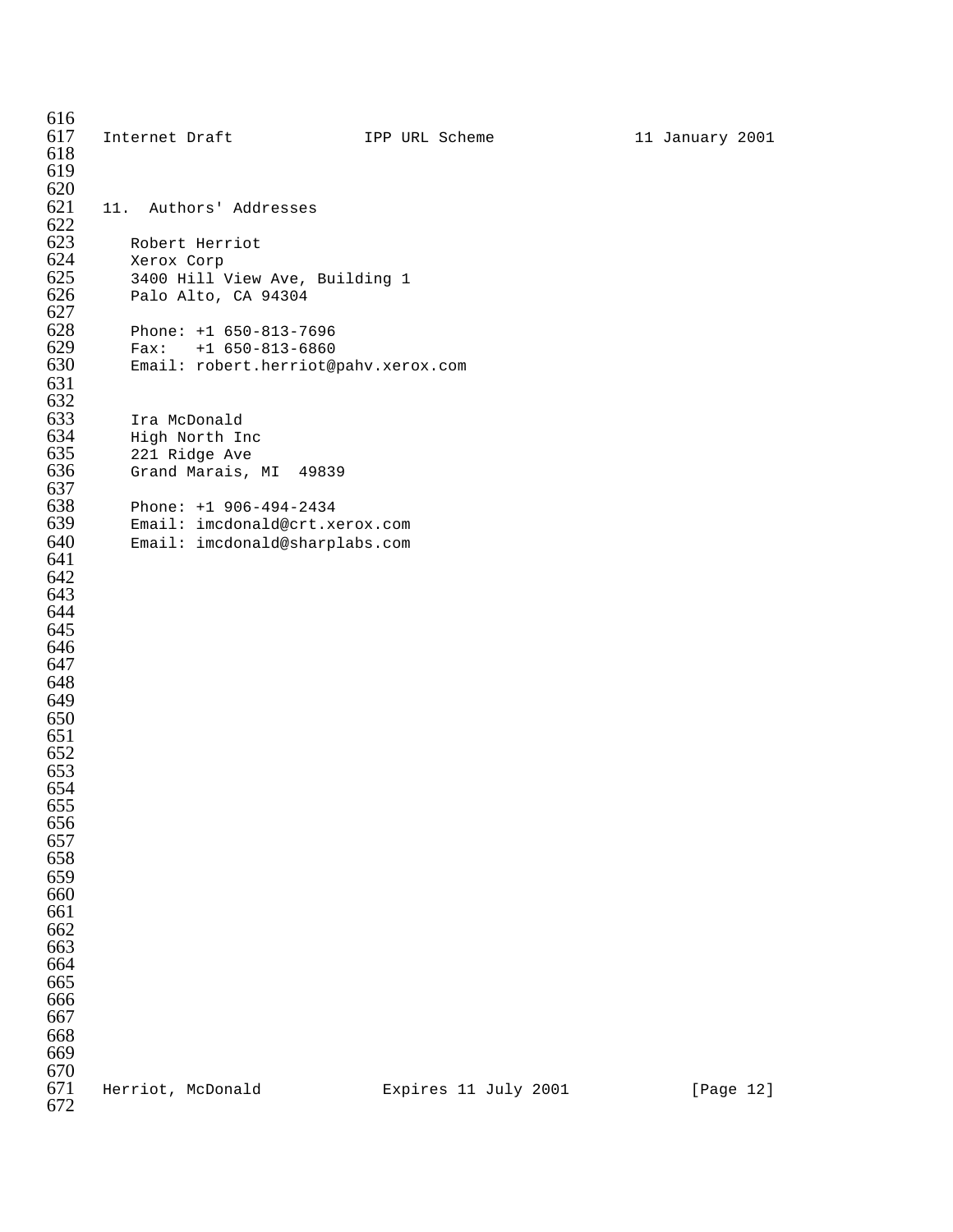672<br>673 Externet Draft 1PP URL Scheme 11 January 2001 674 675 676<br>677 12. Appendix A - Registration of IPP Port 678 679 [Placeholder for updated IANA registration of IPP Port (631) - need<br>680 input from Carl-Uno Manrosl. input from Carl-Uno Manros]. 681 682 683 13. Appendix B - Registration of MIME "application/ipp" 685 686 This appendix contains the information that IANA requires for<br>687 Teqistering a MIME media type. The information following thi 687 registering a MIME media type. The information following this 688 paragraph will be forwarded to IANA to update the registration of 689 and represent whose contents are defined in Section 3 'Encod 689 "application/ipp", whose contents are defined in Section 3 'Encoding 690 of the Operation Layer' in  $[RFC-2910]$ . of the Operation Layer' in [RFC-2910]. 691<br>692 MIME type name: application 693<br>694 MIME subtype name: ipp 695 696 B Content-Type of "application/ipp" indicates an Internet Printing<br>697 Brotocol message body (request or response). Currently there are 697 Protocol message body (request or response). Currently there are two<br>698 versions: a) IPP/1.0 [Experimental], whose syntax is described in  $698$  versions: a) IPP/1.0 [Experimental], whose syntax is described in  $699$  Section 3 'Encoding of the Operation Laver' in [RFC-2565], and whos 699 Section 3 'Encoding of the Operation Layer' in [RFC-2565], and whose  $700$  semantics are described in [RFC-2566]; and b) IPP/1.1 [Standards 700 semantics are described in [RFC-2566]; and b) IPP/1.1 [Standards 701 Track], whose syntax is described in Section 3 'Encoding of the 702 Operation Layer' of [RFC-2910], and whose semantics are described in  $[RFC-2911]$ . 704 Required parameters: none 706 Optional parameters: none 708 Encoding considerations: 710 The IPP/1.1 protocol requests/responses MAY contain long lines and ALWAYS<br>T12 contain binary data (for example attribute value lengths). contain binary data (for example attribute value lengths). 713 Security considerations: 715 716 IPP/1.1 protocol requests/responses do not introduce any security<br>717 Interator already inherent in the underlying transport protocols. 717 risks not already inherent in the underlying transport protocols.<br>718 Protocol mixed-version interworking rules in [RFC-2911] as well a 718 Protocol mixed-version interworking rules in [RFC-2911] as well as protocol encoding rules in [RFC-2910] are complete and unambiguous. 720 Interoperability considerations: 722 723 IPP/1.1 requests (generated by clients) and responses (generated by 724 servers) MUST comply with all conformance requirements imposed by the<br>725 mormative specifications [RFC-2911] and [RFC-2910]. Protocol 725 normative specifications [RFC-2911] and [RFC-2910]. Protocol 726 Herriot, McDonald **Expires 11 July 2001** [Page 13] 728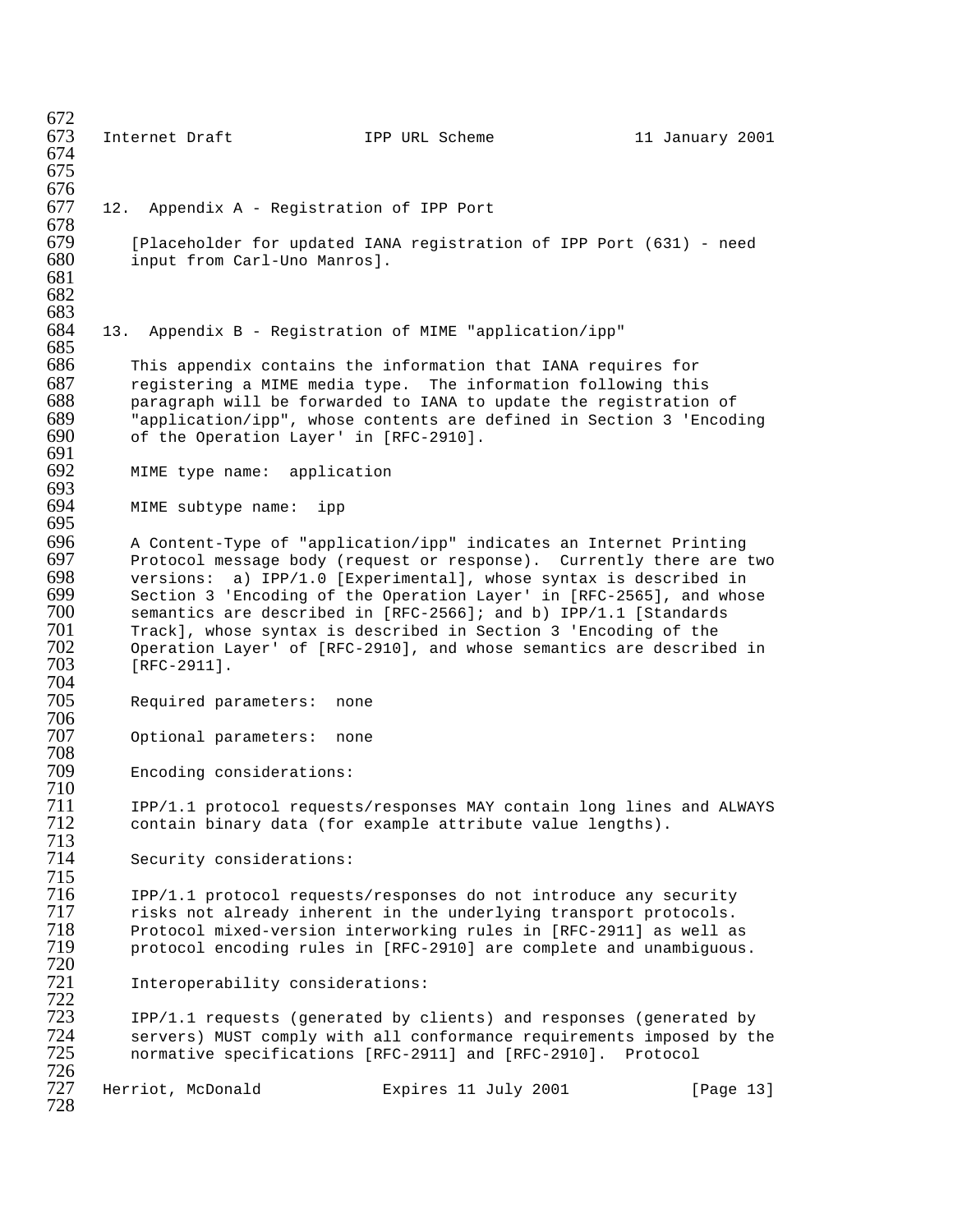Internet Draft IPP URL Scheme 11 January 2001 encoding rules specified in [RFC-2910] are comprehensive, so that interoperability between conforming implementations is guaranteed (although support for specific optional features is not ensured). Both the "charset" and "natural-language" of all IPP/1.1 attribute values which are a LOCALIZED-STRING are explicit within IPP protocol requests/responses (without recourse to any external information in HTTP, SMTP, or other message transport headers). Published specifications: Tal (RFC-2565) R. Herriot, S. Butler, P. Moore, R. Turner.<br>142 "Internet Printing Protocol/1.0: Encoding a "Internet Printing Protocol/1.0: Encoding and Transport", RFC 2565, April 1999 (EXPERIMENTAL, obsolete). The Soutings, R. Herriot, S. Isaacson, P. Powell.<br>746 Thternet Printing Protocol/1.0: Model and Semantics", "Internet Printing Protocol/1.0: Model and Semantics", RFC 2566, April 1999 (EXPERIMENTAL, obsolete). The Sutler, P. Moore, R. Turner, J. Wenn.<br>150 Thernet Printing Protocol/1.1: Encoding and Transp "Internet Printing Protocol/1.1: Encoding and Transport", RFC 2910, September 2000 (STANDARDS TRACK). [RFC-2911] T. Hastings, R. Herriot, R. deBry, S. Isaacson, P. Powell. "Internet Printing Protocol/1.1: Model and Semantics", RFC 2911, September 2000 (STANDARDS TRACK). Applications which use this media type: Internet Printing Protocol (IPP) print clients and print servers, communicating using HTTP/1.1 (see [RFC-2910]), SMTP/ESMTP, FTP, or other transport protocol. Messages of type "application/ipp" are 762 self-contained and transport-independent, including "charset" and<br>763 Thatural-language" context for any LOCALIZED-STRING value. "natural-language" context for any LOCALIZED-STRING value. 764<br>765 Person & email address to contact for further information: Tom Hastings Xerox Corporation 737 Hawaii St. ESAE-231 El Segundo, CA Phone: 310-333-6413 Fax: 310-333-5514 Email: hastings@cp10.es.xerox.com or Robert Herriot Xerox Corporation 3400 Hillview Ave., Bldg #1 Palo Alto, CA 94304 Herriot, McDonald **Expires 11 July 2001** [Page 14]